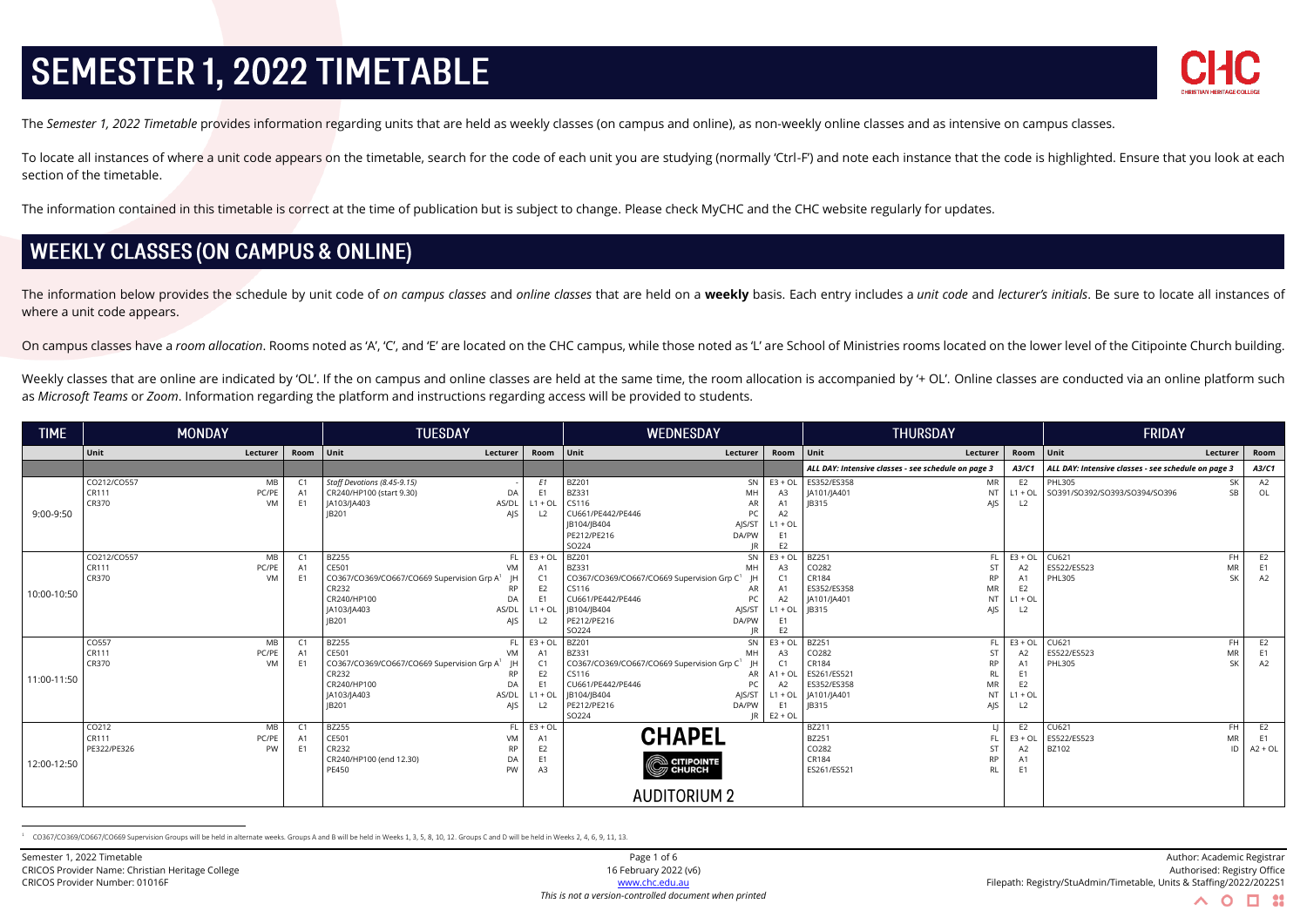

## **WEEKLY CLASSES (CONTINUED)**

| <b>TIME</b> | <b>MONDAY</b>                                                                                                                               |                                                                  |                                                                                          | <b>TUESDAY</b>                                                                                                                                                                                   |                                                                  | WEDNESDAY                                                                                                                                                                                                                               |                                                                                                       | <b>THURSDAY</b><br><b>FRIDAY</b>                                                                                                                                                                          |                                                                      |                                                     |                |
|-------------|---------------------------------------------------------------------------------------------------------------------------------------------|------------------------------------------------------------------|------------------------------------------------------------------------------------------|--------------------------------------------------------------------------------------------------------------------------------------------------------------------------------------------------|------------------------------------------------------------------|-----------------------------------------------------------------------------------------------------------------------------------------------------------------------------------------------------------------------------------------|-------------------------------------------------------------------------------------------------------|-----------------------------------------------------------------------------------------------------------------------------------------------------------------------------------------------------------|----------------------------------------------------------------------|-----------------------------------------------------|----------------|
|             | Unit                                                                                                                                        | Lecturer                                                         | Room                                                                                     | Unit<br>Lecturer                                                                                                                                                                                 | Room                                                             | Unit<br>Lecturer                                                                                                                                                                                                                        | Room                                                                                                  | Unit<br>Lecturer                                                                                                                                                                                          | Room                                                                 | Unit<br>Lecturer                                    | Room           |
|             |                                                                                                                                             |                                                                  |                                                                                          |                                                                                                                                                                                                  |                                                                  |                                                                                                                                                                                                                                         |                                                                                                       | ALL DAY: Intensive classes - see schedule on page 3                                                                                                                                                       | A3/C1                                                                | ALL DAY: Intensive classes - see schedule on page 3 | A3/C1          |
| 1:00-1.50   | <b>BZ100</b><br>CR335<br>PE322/PE326                                                                                                        | EN<br><b>RP</b><br>PW                                            | A2<br>E <sub>2</sub><br>E <sub>1</sub>                                                   | CO367/CO369/CO667/CO669 Supervision Grp B <sup>1</sup> JH<br><b>PHL100</b><br><b>NB</b>                                                                                                          | C1<br>A3                                                         | <b>SRC Activities</b>                                                                                                                                                                                                                   |                                                                                                       | BZ211<br>LI<br>CU620<br>EF<br>JC251/JC252/JC353/JC354<br>NT/AG<br>LIT101<br>DC                                                                                                                            | E <sub>2</sub><br>A2<br>L <sub>2</sub><br>$E3 + OL$                  | BZ102<br>ID                                         | $A2 + OL$      |
| 2:00-2:50   | BZ100 (end 2.30)<br>CR335<br>HT101<br>PE322/PE326                                                                                           | EN<br>RP<br><b>RL</b><br>PW                                      | A2<br>E <sub>2</sub><br>$A3 + O1$<br>E <sub>1</sub>                                      | BZ231<br>EN  <br><b>BZ300</b><br><b>FL</b><br>CR415/CR416/CU63*/CU64*<br>DN/MR<br>CO367/CO369/CO667/CO669 Supervision Grp B1<br>- IH<br>CR384<br><b>RL</b><br>CS216<br>AR<br><b>PHL100</b><br>NB | $E3 + OL$<br>$A2 + OL$<br>E1<br>C1<br>E2<br>A1<br>A3             | CE511/CE512<br>DA<br>CO367/CO369/CO667/CO669 Supervision Grp D <sup>1</sup><br>ES611/ES612<br><b>RP</b><br>HT243/HT343<br>RL<br>SO102<br><b>NS</b>                                                                                      | A1<br>C1<br>E2<br>$E3 + OL$<br>OL                                                                     | <b>CHC</b> Meeting<br>BZ211<br>CU620<br>EF<br>JC211 (start 2.30)<br>NT<br>LIT101<br>DC                                                                                                                    | A1<br>E <sub>2</sub><br>A <sub>2</sub><br>L1<br>$E3 + OL$            | BZ102                                               | $ID$ $A2 + OL$ |
| 3:00-3:50   | <b>BZ100</b><br>CR335<br>HT101                                                                                                              | EN<br><b>RP</b><br>RL                                            | OL<br>E <sub>2</sub><br>$A3 + OL$                                                        | BZ231<br>EN<br><b>BZ300</b><br>FL.<br>CR384<br><b>RL</b><br>CR415/CR416/CU63*/CU64*<br>DN/MR<br>CS216<br>AR<br>PHL100<br>NB<br>YO240<br><b>WN</b>                                                | $E3 + OL$<br>$A2 + OL$<br>E <sub>2</sub><br>E1<br>A1<br>A3<br>OL | BZ101<br>AE<br>CE511/CE512<br>DA<br>CO367/CO369/CO667/CO669 Supervision Grp D <sup>1</sup><br>JH<br>ES611/ES612<br><b>RP</b><br>HT243/HT343<br>RL<br><b>NS</b><br>SO102 (end 3.30)                                                      | A2<br>A1<br>C1<br>E2<br>$E3 + OL$<br>OL                                                               | <b>CHC</b> Meeting<br>EF<br>CU620<br>ES261/ES521<br><b>RL</b><br>JC211<br>NT<br>LIT101<br>DC<br>SC130 (start 3.30)<br><b>NH</b>                                                                           | A1<br>A2<br>E <sub>1</sub><br>L1<br>$E3 + OL$<br>E <sub>2</sub>      |                                                     |                |
| 4:00-4:50   | BZ100 (end 4.30)<br>CR363<br>ES113/ES116/ES501/ES502<br>HT101                                                                               | EN<br>AA<br>VM<br><b>RL</b>                                      | OL<br>A2<br>E1<br>$A3 + O1$                                                              | BZ231<br>EN<br>DT<br>CO220<br>CR111<br>PC/PE<br>CR384<br><b>RL</b><br>CR415/CR416/CU63*/CU64*<br>DN/MR<br>CS216<br><b>AR</b>                                                                     | $E3 + OL$<br>A3<br>OL<br>OL<br>E1<br>$A1 + OL$                   | AE<br>BZ101 (end 4.30)<br>CE511/CE512<br>DA<br>CR161<br>FS<br>RP<br>ES611/ES612<br>SM<br>DM120 (start 4.30)<br><b>RL</b><br>HT243/HT343<br>SC130<br><b>NH</b><br>SO100<br><b>WN</b><br>SO352<br><b>RM</b><br>SB<br>SO222/SO653          | A2<br>A1<br>E <sub>1</sub><br>E <sub>2</sub><br>$A3 + OL$<br>$E3 + OL$<br>OL<br>OL<br>$C1 + OL$<br>OL | <b>CHC</b> Meeting<br><b>RP</b><br>CR184<br>ES261/ES521 (end 4.30)<br><b>RL</b><br>ES261/ES521 (start 4.30)<br><b>RL</b><br>HP220<br><b>DW</b><br>IC211<br>NT<br>SC130<br><b>NH</b><br>SO102<br><b>NS</b> | A1<br>OL<br>E <sub>1</sub><br>OL<br>E3<br>L1<br>E <sub>2</sub><br>A2 |                                                     |                |
| 5:00-5:50   | CR363<br>ES113/ES116/ES501/ES502<br>LIT216/LIT316<br>PE450                                                                                  | AA<br>VM<br><b>NL</b><br>PW                                      | A2<br>E <sub>1</sub><br>$A3 + OL$<br>OL                                                  | BZ230<br><b>MR</b><br>DA<br>CE511/CE512<br>CO220<br>DT<br>CR111<br>PC/PE<br>CR232<br><b>RP</b><br>CR384<br><b>RL</b><br>ES601/ES602<br>EF<br>HP300<br>JC<br>ST<br>SO114/CO514                    | $E2 + OL$<br>OL<br>A3<br>OL<br>OL<br>OL<br>OL<br>OL<br>C1        | AE<br>BZ101 (start 5.30)<br>ID<br>BZ213<br>CR161<br>FS<br>CR363<br>AA<br>CR370<br>VM<br>DM120<br><b>SM</b><br>RP<br>ES611/ES612 (start 5.30)<br>HP220<br>DW<br>WN<br>SO100 (end 5.30)<br>WN<br>SO100 (start 5.30)<br><b>RM</b><br>SO352 | OL<br>$A2 + OL$<br>E <sub>1</sub><br>OL<br>OL<br>$A3 + OL$<br>OL<br>OL<br>OL<br>A1<br>$C1 + OL$       | CU661/PE442/PE446<br>PC<br><b>RL</b><br>ES261/ES521<br>ES352/ES358<br><b>MR</b><br><b>DW</b><br>HP220<br>IC211 (end 5.30)<br>NT<br>SC130<br><b>NH</b><br>SO102 (end 5.30)<br><b>NS</b>                    | OL<br>OL<br>OL<br>E3<br>L1<br>E <sub>2</sub><br>A <sub>2</sub>       | ES522/ES523<br><b>MR</b>                            | OL             |
| 6:00-6:50   | CR335<br>CR363<br>ES113/ES116/ES501/ES502<br>JA205 (start 6.30)<br>JC102 [LAUNCH]/JC402 (start 6.30)<br>IC314 (start 6.30)<br>LIT216/LIT316 | <b>RP</b><br>AA<br>VM<br>D<br><b>IP/DL</b><br>PG/DP<br><b>NL</b> | OL<br>A2<br>E <sub>1</sub><br>L <sub>2</sub><br>$L1 + OL$<br>L <sub>3</sub><br>$A3 + OL$ | BZ230<br><b>MR</b><br>CO220<br>DT<br>CO514<br>ST<br>CR240/HP100<br>DA<br>CR415/CR416/CU63*/CU64* (start 6.30)<br>DN/MR<br>EF<br>ES601/ES602 (end 6.30)<br>SO114<br><b>RM</b>                     | $E2 + OL$<br>$A3 + OL$<br>C1<br>OL<br>OL<br>OL<br>A2             | BZ101<br>AE<br>ID<br>BZ213<br>CE501<br>VM<br>FS<br>CR161<br>SM<br>DM120<br><b>RP</b><br>ES611/ES612 (end 6.30)<br>PE322/PE326<br>PW<br>WN<br>SO100<br><b>RM</b><br>SO352                                                                | OL<br>$A2 + OL$<br>OL<br>E1<br>A3 + OL<br>OL<br>OL<br>A1<br>$C1 + OL$                                 | BZ212<br>SS<br>CO380<br>DT<br>CU620<br>EF<br>HP220<br><b>DW</b><br>PE212/PE216<br>DA/PW<br>SC130 (end 6.30)<br><b>NH</b>                                                                                  | OL<br>OL<br>OL<br>E3<br>OL<br>E <sub>2</sub>                         |                                                     |                |
| 7:00-7:50   | <b>JA205</b><br>JC102 [LAUNCH]/JC402<br>JC314<br>LIT216/LIT316<br>SO313                                                                     | D<br>JP/DL<br>PG/DP<br>NL<br>SB                                  | L2<br>$L1 + OL$<br>L3<br>$A3 + OL$<br>OL                                                 | BZ230<br><b>MR</b><br>CO514<br>ST<br>CR415/CR416/CU63*/CU64* (end 7.30)<br>DN/MR<br>SO114<br><b>RM</b>                                                                                           | $E2 + OL$<br>C1<br>OL<br>A2                                      | BZ213<br>ID<br>FS<br>CR161<br>CU621<br>FH<br>SM<br>DM120 (end 7.30)                                                                                                                                                                     | $A2 + OL$<br>OL<br>OL<br>$A3 + OL$                                                                    | BZ212<br>SS<br>ES113/ES116/ES501/ES502<br>VM                                                                                                                                                              | OL<br>OL                                                             |                                                     |                |
| 8.00-8.50   | <b>JA205</b><br>JC102 [LAUNCH]/JC402<br> C314                                                                                               | D<br>JP/DL<br>PG/DP                                              | L2<br>$L1 + OL$<br>L <sub>3</sub>                                                        |                                                                                                                                                                                                  |                                                                  | CU621 (end 8.30)<br>FH                                                                                                                                                                                                                  | OL                                                                                                    | BZ212<br>SS                                                                                                                                                                                               | OL                                                                   |                                                     |                |
| 9.00-9.50   | JA205 (end 9.30)<br>JC102 [LAUNCH]/JC402 (end 9.30)<br>JC314 (end 9.30)                                                                     | <b>DJ</b><br>JP/DL<br>PG/DP                                      | L2<br>$L1 + OL$<br>L3                                                                    |                                                                                                                                                                                                  |                                                                  |                                                                                                                                                                                                                                         |                                                                                                       |                                                                                                                                                                                                           |                                                                      |                                                     |                |

 $\wedge$  0  $\Box$  ::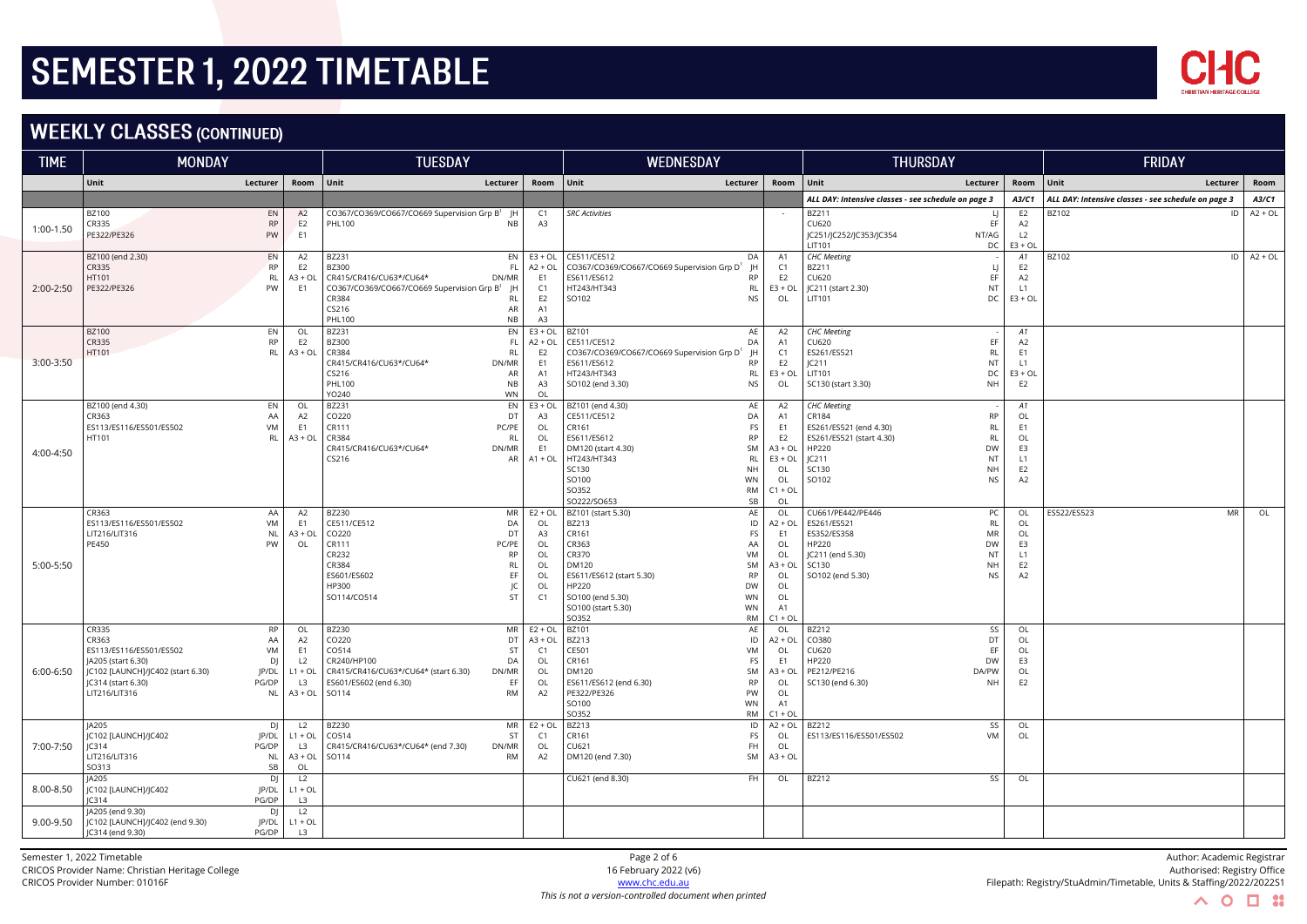

## **ONLINE CLASSES (NON-WEEKLY)**

The information below provides the schedule by unit code of online classes that are held on a non-weekly basis. Each entry includes a unit code, day and time. Be sure to locate all instances of where a unit code appears.

Online classes are conducted via an online platform such as *Microsoft Teams* or *Zoom*. Information regarding the platform and instructions regarding access will be provided to students.

| <b>WEEK COMMENCING</b> | <b>CHC WEEK</b> | <b>MONDAY</b>         | <b>TUESDAY</b>                                          | <b>WEDNESDAY</b>                                                                                                                         | <b>THURSDAY</b>                                                               | <b>FRIDAY</b>                |
|------------------------|-----------------|-----------------------|---------------------------------------------------------|------------------------------------------------------------------------------------------------------------------------------------------|-------------------------------------------------------------------------------|------------------------------|
| 28 February            |                 | FR550 (NR): Mon 5-7pm | NP544 (PJ): Tue 4.30-7pm<br>TR550 (LD): Tue 2.30-4.30pm | FC240 (BW): Wed 4-5pm<br>ED690/SO222/SO653 (DN/SB): Wed 4.30-6pm<br>CO557 (JN): Wed 6-7pm<br>CO212 (JN): Wed 7-8pm                       | HB241 (BH): Thu 5-6pm<br>CO367/CO667 (ST): Thu 6-7pm                          | CO370/CO670 (TN): Fri 8-10am |
| 7 March                | $\overline{2}$  |                       |                                                         | FC342 (BW): Wed 4-5pm<br>SO222/SO653 (SB): Wed 4.30-5.30pm<br>NP545 (MW): Wed 4.30-7pm<br>CO282 (ST): Wed 6-7pm<br>CA550 (RG): Wed 6-8pm | HB342 (BH): Thu 5-6pm<br>CO369/CO669 (ST): Thu 5-7pm<br>HB343 (JK): Thu 6-7pm |                              |
| 14 March               | $\overline{3}$  | FR550 (NR): Mon 5-7pm | NP544 (PJ): Tue 4.30-7pm<br>TR550 (LD): Tue 2.30-4.30pm | FC240 (BW): Wed 4-5pm<br>ED690/SO222/SO653 (DN/SB): Wed 4.30-6pm<br>CO557 (JN): Wed 6-7pm<br>CO212 (JN): Wed 7-8pm                       | HB241 (BH): Thu 5-6pm<br>CO367/CO667 (ST): Thu 6-7pm                          | CO370/CO670 (TN): Fri 8-10am |
| 21 March               | $\overline{4}$  |                       |                                                         | FC342 (BW): Wed 4-5pm<br>SO222/SO653 (SB): Wed 4.30-5.30pm<br>NP545 (MW): Tue 4.30-7pm<br>CO282 (ST): Wed 6-7pm<br>CA550 (RG): Wed 6-8pm | HB342 (BH): Thu 5-6pm<br>CO369/CO669 (ST): Thu 5-7pm<br>HB343 (JK): Thu 6-7pm |                              |
| 28 March               | 5               | FR550 (NR): Mon 5-7pm | NP544 (PJ): Tue 4.30-7pm<br>TR550 (LD): Tue 2.30-4.30pm | FC240 (BW): Wed 4-5pm<br>ED690/SO222/SO653 (DN/SB): Wed 4.30-6pm<br>CO557 (JN): Wed 6-7pm<br>CO212 (JN): Wed 7-8pm                       | HB241 (BH): Thu 5-6pm<br>CO367/CO667 (ST): Thu 6-7pm                          | CO370/CO670 (TN): Fri 8-10am |
| 4 April                | 6               | FR550 (NR): Mon 5-7pm |                                                         | FC342 (BW): Wed 4-5pm<br>SO222/SO653 (SB): Wed 4.30-5.30pm<br>NP545 (MW): Tue 4.30-7pm<br>CO282 (ST): Wed 6-7pm<br>CA550 (RG): Wed 6-8pm | HB342 (BH): Thu 5-6pm<br>CO369/CO669 (ST): Thu 5-7pm<br>HB343 (JK): Thu 6-7pm |                              |
| 11 April               | $\overline{7}$  | <b>Easter Break</b>   | <b>Easter Break</b>                                     | <b>Easter Break</b>                                                                                                                      | <b>Easter Break</b>                                                           | <b>Easter Break</b>          |
| 18 April               | 8               |                       | NP544 (PJ): Tue 4.30-7pm<br>TR550 (LD): Tue 2.30-4.30pm | FC240 (BW): Wed 4-5pm<br>ED690/SO222/SO653 (DN/SB): Wed 4.30-6pm<br>CO557 (JN): Wed 6-7pm<br>CO212 (JN): Wed 7-8pm                       | HB241 (BH): Thu 5-6pm<br>CO367/CO667 (ST): Thu 6-7pm<br>HB343 (JK): Thu 6-7pm | CO370/CO670 (TN): Fri 8-10am |
| 25 April               | $\mathsf{q}$    |                       |                                                         | FC342 (BW): Wed 4-5pm<br>SO222/SO653 (SB): Wed 4.30-5.30pm<br>NP545 (MW): Tue 4.30-7pm<br>CO282 (ST): Wed 6-7pm<br>CA550 (RG): Wed 6-8pm | HB342 (BH): Thu 5-6pm<br>CO369/CO669 (ST): Thu 5-7pm                          |                              |
| 2 May                  | 10              |                       | NP544 (PJ): Tue 4.30-7pm<br>TR550 (LD): Tue 2.30-4.30pm | FC240 (BW): Wed 4-5pm<br>ED690/SO222/SO653 (DN/SB): Wed 4.30-6pm<br>CO557 (JN): Wed 6-7pm<br>CO212 (JN): Wed 7-8pm                       | CO367/CO667 (ST): Thu 6-7pm<br>HB343 (JK): Thu 6-7pm                          | CO370/CO670 (TN): Fri 8-10am |

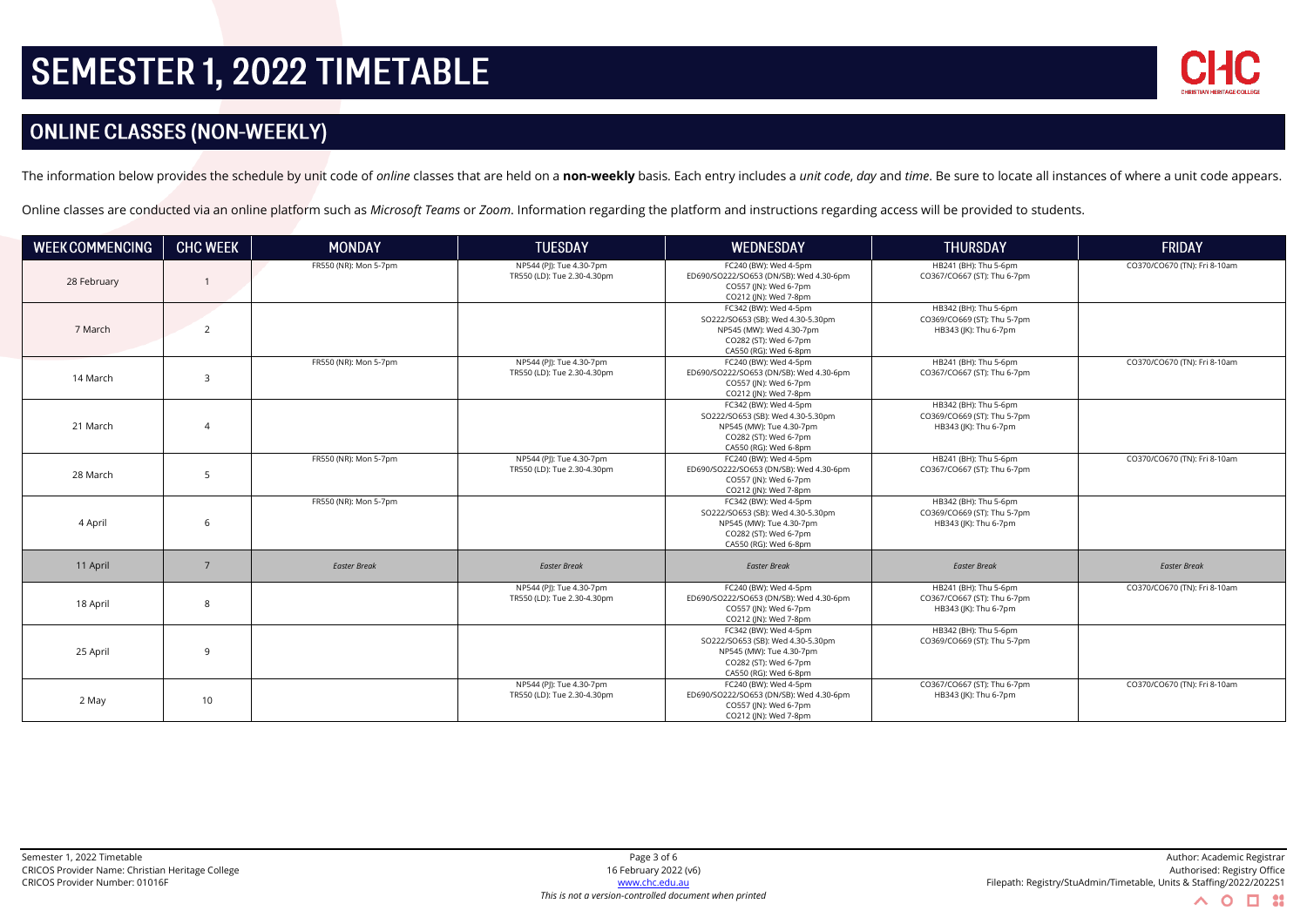

## **ONLINE CLASSES (NON-WEEKLY)**

| <b>WEEK COMMENCING</b> | <b>CHC WEEK</b> | <b>MONDAY</b>         | <b>TUESDAY</b>                                          | <b>WEDNESDAY</b>                                                                                                                                                  | <b>THURSDAY</b>                                                               | FRIDAY                       |
|------------------------|-----------------|-----------------------|---------------------------------------------------------|-------------------------------------------------------------------------------------------------------------------------------------------------------------------|-------------------------------------------------------------------------------|------------------------------|
| 9 May                  | 11              | FR550 (NR): Mon 5-7pm |                                                         | FC342 (BW): Wed 4-5pm<br>SO222/SO653 (SB): Wed 4.30-5.30pm<br>NP545 (MW): Tue 4.30-7pm<br>CO282 (ST): Wed 6-7pm<br>CA550 (RG): Wed 6-8pm                          | HB241 (BH): Thu 5-6pm<br>CO369/CO669 (ST): Thu 5-7pm                          |                              |
| 16 May                 | 12              |                       | NP544 (PJ): Tue 4.30-7pm<br>TR550 (LD): Tue 2.30-4.30pm | FC240 (BW): Wed 4-5pm<br>ED690/SO222/SO653 (DN/SB): Wed 4.30-6pm<br>CO557 (JN): Wed 6-7pm<br>CO212 (JN): Wed 7-8pm                                                | HB342 (BH): Thu 5-6pm<br>CO367/CO667 (ST): Thu 6-7pm<br>HB343 (JK): Thu 6-7pm | CO370/CO670 (TN): Fri 8-10am |
| 23 May                 | 13              | FR550 (NR): Mon 5-7pm |                                                         | FR550 (NR): Mon 5-7pm<br>SO222/SO653 (SB): Wed 4.30-5.30pm<br>NP545 (MW): Tue 4.30-7pm<br>FC342 (BW): Wed 4-5pm<br>CO282 (ST): Wed 6-7pm<br>CA550 (RG): Wed 6-8pm | HB241 (BH): Thu 5-6pm                                                         |                              |
| 30 May                 | 14              |                       |                                                         | ED690/SO222/SO653 (DN/SB): Wed 4.30-6pm                                                                                                                           | HB342 (BH): Thu 5-6pm<br>CO369/CO669 (ST): Thu 5-7pm                          |                              |
| 6 June                 | 15              | <b>Study Week</b>     | <b>Study Week</b>                                       | Study Week                                                                                                                                                        | <b>Study Week</b>                                                             | <b>Study Week</b>            |
| 13 June                | 16              | Exam Week             | Exam Week                                               | Exam Week                                                                                                                                                         | <b>Exam Week</b>                                                              | Exam Week                    |
| 20 June                | 17              | Exam Week             | Exam Week                                               | <b>Exam Week</b>                                                                                                                                                  | Exam Week                                                                     | Exam Week                    |

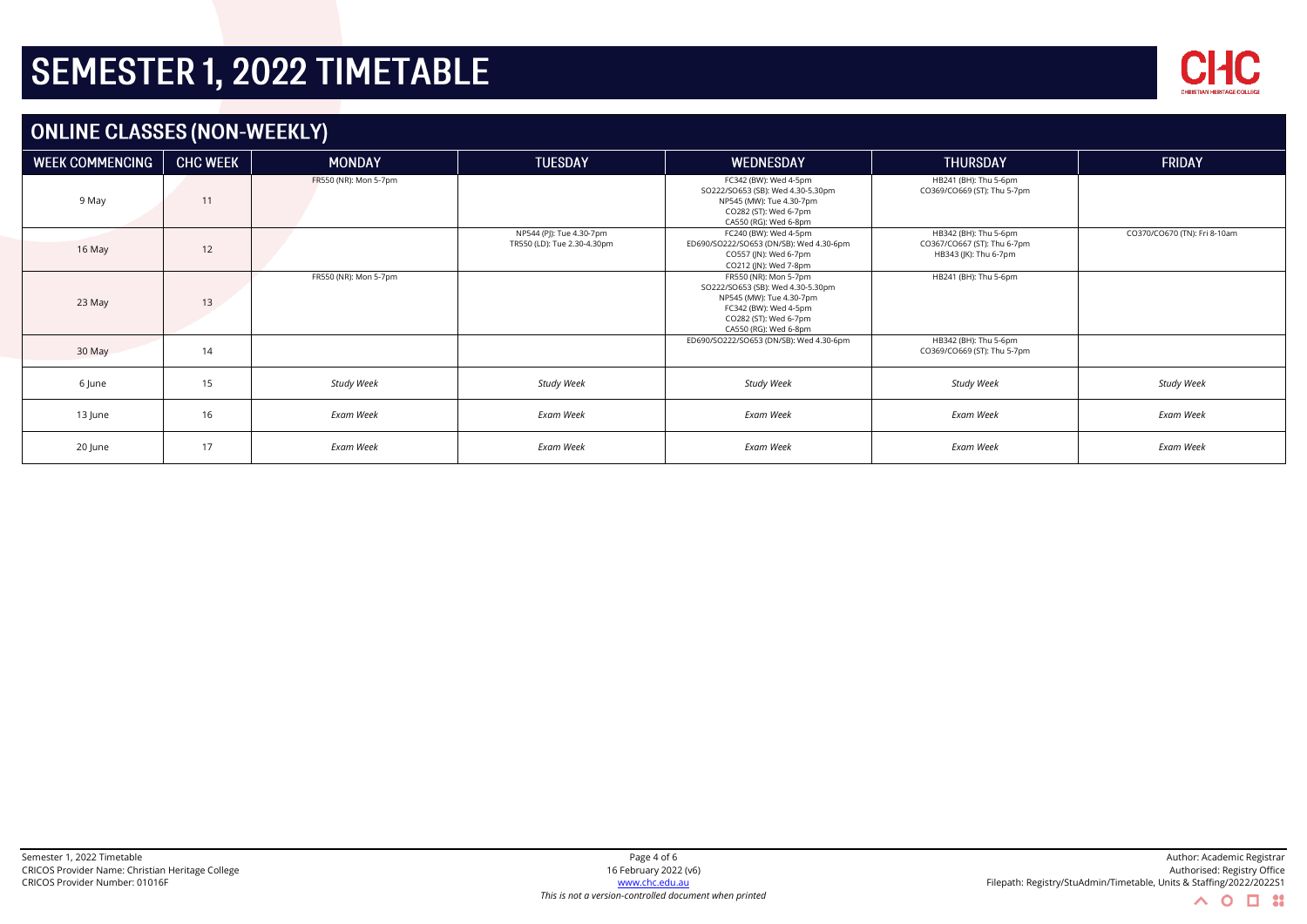

## **INTENSIVE CLASSES**

The information below provides the schedule by unit code of *on campus* classes that are held on an **intensive** basis. Each entry includes a *unit code*, *lecturer's initials* and the *days* and *dates* of the intensive sessions. Be sure to locate all instances of where a unit code appears.

Intensive classes are conducted in a series of whole- or part-days. Attendance is required at all dates given for a unit. Further information regarding these classes, including daily session times, is available from the relevant School Administration Office.

Intensive classes might also be accompanied by *online* classes. Students should check either the "Weekly Classes" section for online classes are held on a **weekly** basis, or the "Online Classes" section for online classes that are held on a **non-weekly** basis.

| <b>WEEK COMMENCING</b> | <b>CHC WEEK</b> | <b>MINISTRIES</b>                                                                                            | SOCIAL SCIENCES                                                                                    |
|------------------------|-----------------|--------------------------------------------------------------------------------------------------------------|----------------------------------------------------------------------------------------------------|
| 21 February            | Orientation     |                                                                                                              | CO367/CO667 (ST): Fri-Sun 25-27/2 [C1]                                                             |
| 28 February            | $\mathbf{1}$    |                                                                                                              | CO510 (NR): Thu-Sat 3-5/3 [C1]<br>SO110 (CT): Thu-Sat 3-5/3 [A3]<br>CO369/CO669 (ST): Sat 5/3 [A2] |
| 7 March                | $\overline{2}$  |                                                                                                              | CO215/CO615 (LD/CT): Thu-Sat 10-12/3 [A3]<br>CO368/CO668 (NR): Thu-Sat 10-12/3 [C1]                |
| 14 March               | 3               |                                                                                                              | CO382 (RG): Thu-Sat 17-19/3 [C1]<br>TR551 (LD): Thu-Sat 17-19/3 [A3]<br>SO236 (BW): Sat 19/3 [A2]  |
| 21 March               | $\overline{4}$  |                                                                                                              | CA551 (RP): Fri-Sun 25-27/3 [C1]<br>YO342 (BW): Sat 26/3 [A2]                                      |
| 28 March               | 5               |                                                                                                              | SO110 (CT): Thu-Fri 31/3-1/4 [A3]<br>FR551 (PJ): Fri-Sun 1-3/4 [C1]                                |
| 4 April                | 6               | <b>Ministries Study Break</b>                                                                                | TR550 (LD): Thu-Fri 7-8/4 [C1]<br>SO336 (BW): Sat 9/4 [A3]<br>CO510 (NR): Sat-Sun 9-10/4 [C1]      |
| 11 April               | $\overline{7}$  | Ministries Study Break<br>JM503 (PG): Mon-Thu 11/4-14/4 [L1 + OL]<br>JM506 (SB): Mon-Thu 11/4-14/4 [L2 + OL] | <b>CHC Easter Break</b>                                                                            |
| 18 April               | 8               |                                                                                                              | CO215/CO615 (LD/CT): Fri-Sat 22-23/4 [A3]<br>CO368/CO668 (NR): Fri-Sat 22-23/4 [C1]                |
| 25 April               | 9               |                                                                                                              | FR550 (NR): Thu-Fri 28-29/4 [A3]<br>CO382 (RG): Fri-Sat 29-30/4 [C1]<br>SO236 (BW): Sat 30/4 [A2]  |
| 2 May                  | 10              | Ministry Development Week                                                                                    | TR551 (LD): Thu-Fri 5-6/5 [C1]<br>YO342 (BW): Sat 7/5 [A2]<br>CA550 (RG): Sat-Sun 7-8/5 [C1]       |
| 9 May                  | 11              |                                                                                                              | FR551 (PJ): Thu-Fri 12-13/5 [A3]<br>CA551 (RP): Fri-Sat 13-14/5 [C1]                               |
| 16 May                 | 12              |                                                                                                              |                                                                                                    |
| 23 May                 | 13              |                                                                                                              | CO370/CO670 (TN): Thu-Sat 26-28/5 [C1]                                                             |
| 30 May                 | 14              |                                                                                                              |                                                                                                    |
| 6 June                 | 15              |                                                                                                              |                                                                                                    |
| 13 June                | 16              |                                                                                                              |                                                                                                    |
| 20 June                | 17              |                                                                                                              |                                                                                                    |

 $\mathbf O$